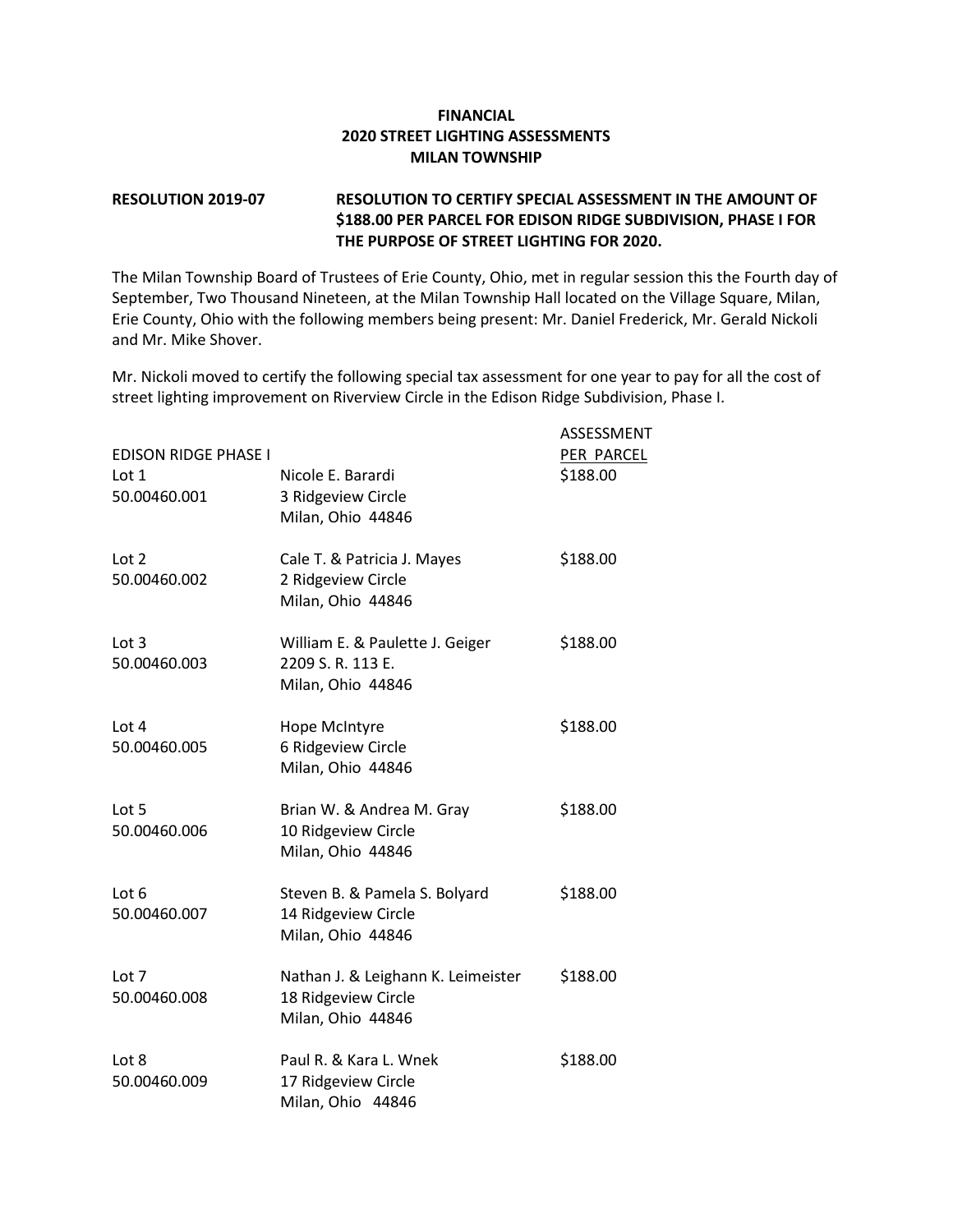| Lot 9<br>50.00460.010    | Eric L. & Lynette A. Baldwin<br>93 Ridgeview Circle<br>Milan, Ohio 44846    | \$188.00 |
|--------------------------|-----------------------------------------------------------------------------|----------|
| Lot $10$<br>50.00460.011 | Brian Van Dootingh<br>7 Ridgeview Circle<br>Milan, Ohio 44846               | \$188.00 |
| Lot 11<br>50.00460.012   | Steven D. & Marsha A. Teply<br>11 Ridgeview Circle<br>Milan, Ohio 44846     | \$188.00 |
| Lot $12$<br>50.00460.013 | Gary L. & Evelyn S. Swinehart<br>94 Ridgeview Circle<br>Milan, Ohio 44846   | \$188.00 |
| Lot 13<br>50.00460.014   | Ramona C. Bird, Trustee<br>90 Ridgeview Circle<br>Milan, Ohio 44846         | \$188.00 |
| Lot 14<br>50.00460.015   | WilliamS C. & Roberta A. Taylor<br>86 Ridgeview Circle<br>Milan, Ohio 44846 | \$188.00 |
| Lot 15<br>50.00460.016   | Elizabeth A. Kuhl<br>82 Ridgeview Circle<br>Milan, Ohio 44846               | \$188.00 |

Mr. Nickoli seconded the motion. The Fiscal Officer called the roll resulting as follows: Mr. Frederick, aye; Mr. Nickoli, aye; and Mr. Shover, aye. The motion carried. **RESOLUTION 2019-07 adopted September 4, 2019.**

**\*\*\*\*\*\*\*\*\*\*\*\*\*\*\*\*\*\*\*\*\*\*\*\*\*\*\*\*\*\*\*\*\*\*\*\*\*\*\*\*\*\*\*\*\*\*\*\*\*\*\*\*\*\*\*\*\*\*\*\*\*\*\*\*\*\*\*\*\*\*\*\*\*\*\*\*\*\*\*\*\*\*\*\***

**RESOLUTION 2019-08 RESOLUTION TO CERTIFY SPECIAL ASSESSMENT IN THE AMOUNT OF \$170.00 PER PARCEL FOR EDISON RIDGE SUBDIVISION, PHASE II FOR THE PURPOSE OF STREET LIGHTING FOR 2020.**

The Milan Township Board of Trustees of Erie County, Ohio, met in regular session this the Fourth day of September, Two Thousand Nineteen, at the Milan Township Hall located on the Village Square, Milan, Erie County, Ohio with the following members being present: Mr. Daniel Frederick, Mr. Gerald Nickoli and Mr. Mike Shover.

Mr. Nickoli moved to certify the following special tax assessment for one year to pay for all the cost of street lighting improvement on Riverview Circle in the Edison Ridge Subdivision, Phase II.

## **EDISON RIDGE PHASE II ASSESSMENT**

|              |                              | <b>PER PAF</b> |
|--------------|------------------------------|----------------|
| Lot 16       | Richard L. & Mary E. Strayer | \$170.00       |
| 50.00460.017 | 78 Ridgeview Circle          |                |
|              | Milan, Ohio 44846            |                |
|              |                              |                |

**R PARCEL**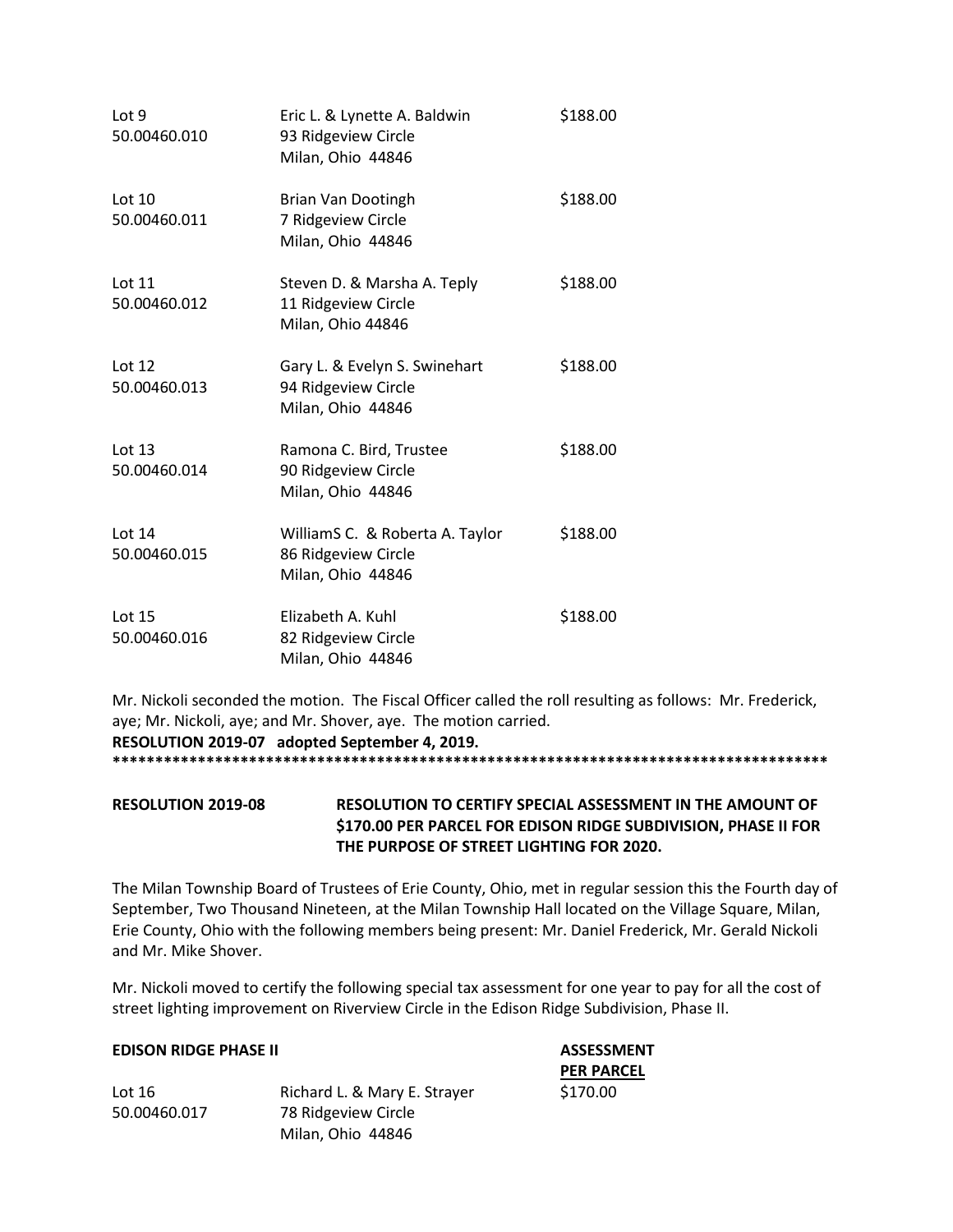| Lot $17$<br>50.00460.018 | James N. & Shirley A. Tabellion<br>Shirley A. Jenney<br>74 Ridgeview Circle<br>Milan, Ohio 44846 | \$170.00 |
|--------------------------|--------------------------------------------------------------------------------------------------|----------|
| Lot 18<br>50.00460.019   | Darrick R. & Denise K. Woods<br>70 Ridgeview Circle<br>Milan, Ohio 44846                         | \$170.00 |
| Lot 19<br>50.00460.020   | David S. & Karen D. Spencer<br>Co-Trustees<br>66 Ridgeview Circle<br>Milan, Ohio 44846           | \$170.00 |
| Lot 20<br>50.00460.021   | Stephen & Ginna Fall<br>79 Ridgeview Circle<br>Milan, Ohio 44846                                 | \$170.00 |
| Lot 21<br>50.00460.022   | Gary A. & Cindy M. Livingston<br>75 Ridgeview Circle<br>Milan, Ohio 44846                        | \$170.00 |
| Lot 22<br>50.00460.023   | Richard K. & Cynthia M. Charville<br>71 Ridgeview Circle<br>Milan, Ohio 44846                    | \$170.00 |
| Lot 23<br>50.00460.024   | Thomas R. & Janet M. Dahlgren,<br>Co Trustees<br>67 Ridgeview Circle<br>Milan, Ohio 44846        | \$170.00 |
| Lot 24<br>50.00460.026   | Michael P. & Tracey L. Moyer<br>57 Ridgeview Circle<br>Milan, Ohio 44846                         | \$170.00 |
| Lot 25<br>50.00460.027   | Nicole Danner<br>45 Ridgeview Circle<br>Milan, Ohio 44846                                        | \$170.00 |
| Lot $26$<br>50.00460.028 | Melissa R. Avendano<br>33 Ridgeview Circle<br>Milan, Ohio 44846                                  | \$170.00 |
| Lot 27<br>50.00460.029   | Craig A. & Deborah G. Bores<br>27 Ridgeview Circle<br>Milan, Ohio 44846                          | \$170.00 |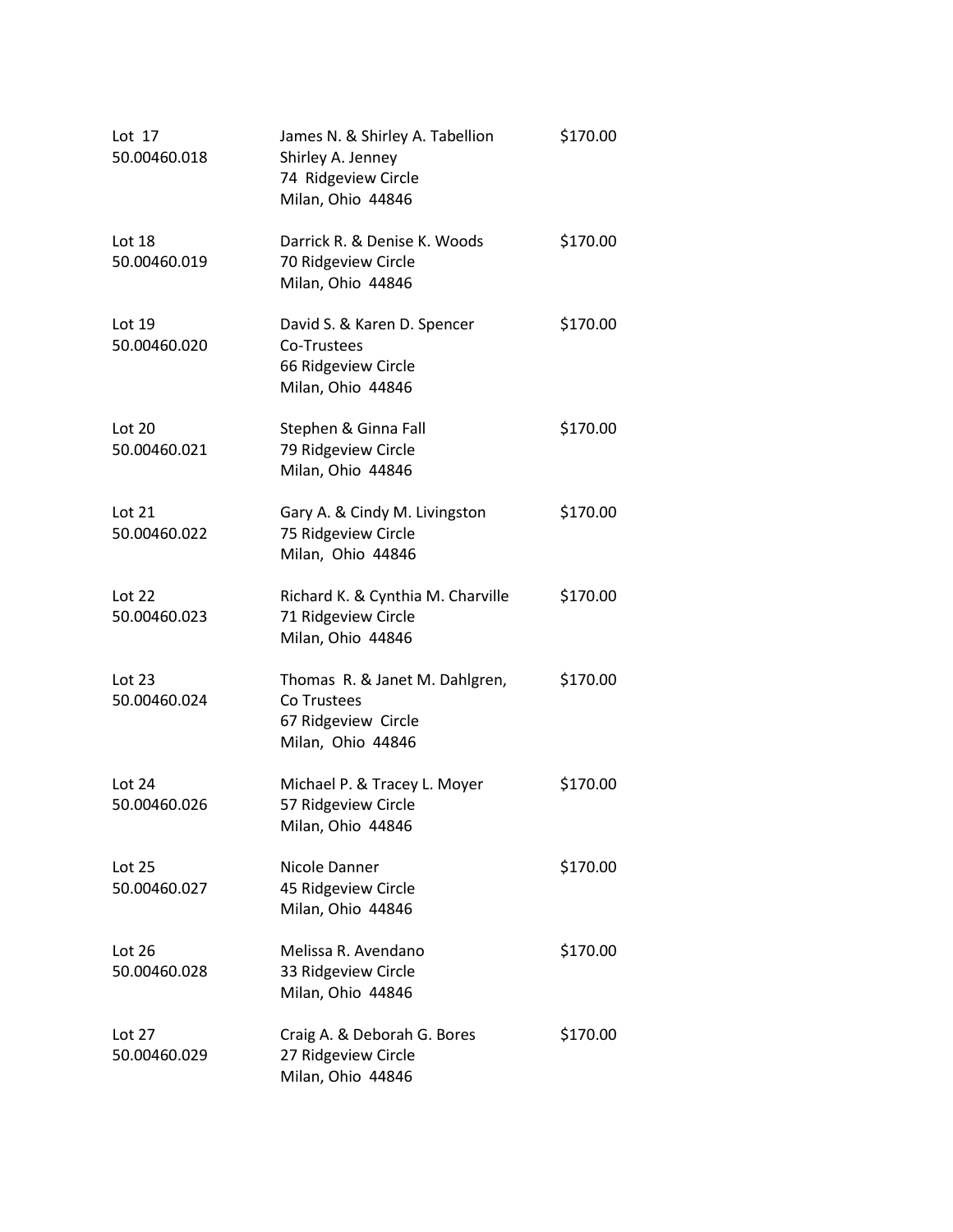| Scott A. Fall<br>25 Ridgeview Circle<br>Milan, Ohio 44846                              | \$170.00                                      |
|----------------------------------------------------------------------------------------|-----------------------------------------------|
| Daniel S. & Mary G. McCoy<br>21 Ridgeview Circle<br>Milan, Ohio 44846                  | \$170.00                                      |
| Mark & Mildred J. Yost<br>22 Ridgeview Circle<br>Milan, Ohio 44846                     | \$170.00                                      |
| Delbert Lee & Sue Otte Thatcher<br>2 Eastwood Drive<br>Milan, Ohio 44846               | \$170.00                                      |
| Stephen C. & Shirlee J. Furey,<br>Co-Trustees<br>1 Eastwood Drive<br>Milan, Ohio 44846 | \$170.00                                      |
| Michael D. & Jane Wilde<br>32 Ridgeview Circle<br>Milan, Ohio 44846                    | \$170.00                                      |
| Patrick D. & Elizabeth K. Amburgy<br>38 Ridgeview Circle<br>Milan, Ohio 44846          | \$170.00                                      |
| Gregory D. & Sandra D. Graves<br>42 Ridgeview Circle<br>Milan, Ohio 44846              | \$170.00                                      |
| Richard Ryan & Beth Marie Capizzi<br>46 Ridgeview Circle<br>Milan, Ohio 44846          | \$170.00                                      |
| 50 Ridgeview Circle<br>Milan, Ohio 44846                                               |                                               |
| John R. & Lynn I DeLuga<br>54 Ridgeview Circle<br>Milan, Ohio 44846                    | \$170.00                                      |
|                                                                                        | Kevin D. & Geraldine M. Dow Trustees \$170.00 |

Mr. Frederick seconded the motion. The Fiscal Officer called the roll resulting as follows: Mr. Nickoli, aye; Mr. Frederick, aye; Mr. Shover, aye. The motion carried. **RESOLUTION 2019-08 approved September 4, 2019.** \*\*\*\*\*\*\*\*\*\*\*\*\*\*\*\*\*\*\*\*\*\*\*\*\*\*\*\*\*\*\*\*\*\*\*\*\*\*\*\*\*\*\*\*\*\*\*\*\*\*\*\*\*\*\*\*\*\*\*\*\*\*\*\*\*\*\*\*\*\*\*\*\*\*\*\*\*\*\*\*\*\*\*\*\*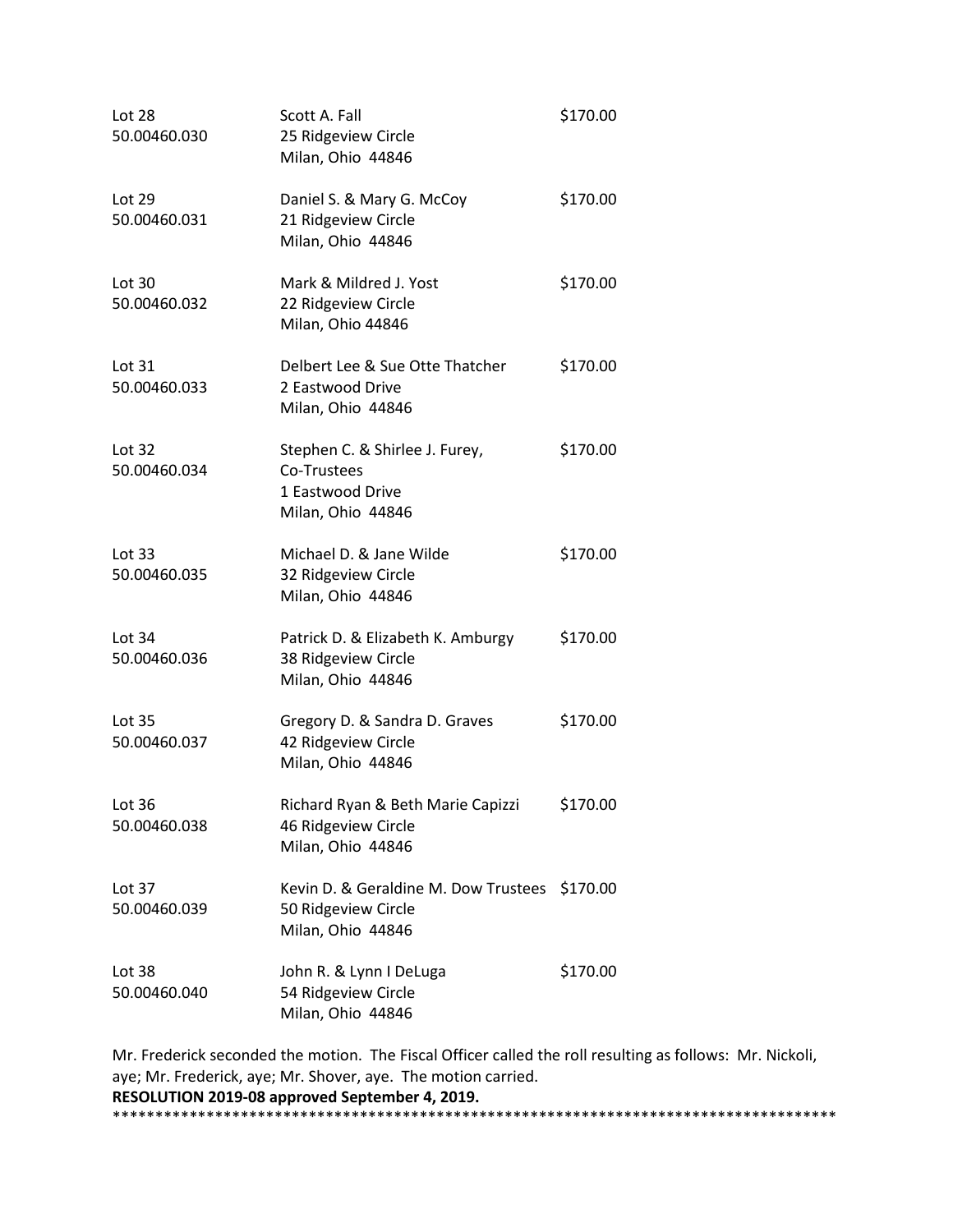## **RESOLUTION 2019-09 A RESOLUTION TO CERTIFY SPECIAL ASSESSMENT IN THE AMOUNT OF \$178.00 PER PARCEL FOR EDISON RIDGE SUBDIVISION, PHASE IV FOR THE PURPOSE OF STREET LIGHTING FOR 2020.**

The Milan Township Board of Trustees of Erie County, Ohio, met in regular session this the Fourth day of September, Two Thousand Nineteen, at the Milan Township Hall located on the Village Square, Milan, Erie County, Ohio with the following members being present: Mr. Daniel Frederick, Mr. Gerald Nickoli and Mr. Mike Shover.

Mr. Nickoli moved to certify the following special tax assessment for one year to pay for all the cost of street lighting improvement in the Edison Ridge Subdivision, Phase IV.

| <b>EDISON RIDGE PHASE IV</b> |                                                                                           | <b>ASSESSMENT</b><br><b>PER PARCEL</b> |  |
|------------------------------|-------------------------------------------------------------------------------------------|----------------------------------------|--|
| Lot 39<br>50.00466.001       | Brian P. and Leslie C. Chase<br>5 Eastwood Drive<br>Milan, Ohio 44846                     | \$178.00                               |  |
| Lot $40$<br>50.00466.002     | Eric R. Schmidt & Jane A. Minier,<br>Co-Trustees<br>9 Eastwood Drive<br>Milan, Ohio 44846 | \$178.00                               |  |
| Lot 41<br>50.00466.003       | Keely R. Grant, Trustee<br>11 Eastwood Drive<br>Milan, Ohio 44846                         | \$178.00                               |  |
| Lot 42<br>50.00466.004       | Eric L & Lynette A. Baldwin<br>15 Eastwood Drive<br>Milan, Ohio 44846                     | \$178.00                               |  |
| Lot $43$<br>50.00466.005     | Timothy W. & Celia K. Finton<br>17 Eastwood Drive<br>Milan, Ohio 44846                    | \$178.00                               |  |
| Lot 44<br>50.00466.006       | Christopher A. & Melissa A. Stallkamp<br>19 Eastwood Drive<br>Milan, Ohio 44846           | \$178.00                               |  |
| Lot 45<br>50.00466.007       | Matthew B. & Angela L. Vogas<br>21 Eastwood Drive<br>Milan, Ohio 44846                    | \$178.00                               |  |
| Lot 46<br>50.00466.008       | Keith E. & Julie M. Ruck<br>2307 State Route 113 E.<br>Milan, Ohio 44846                  | \$178.00                               |  |
| Lot 48<br>50.00466.010       | Bryan M. & Kristen L Dail<br>20 Eastwood Drive<br>Milan, Ohio 44846                       | \$178.00                               |  |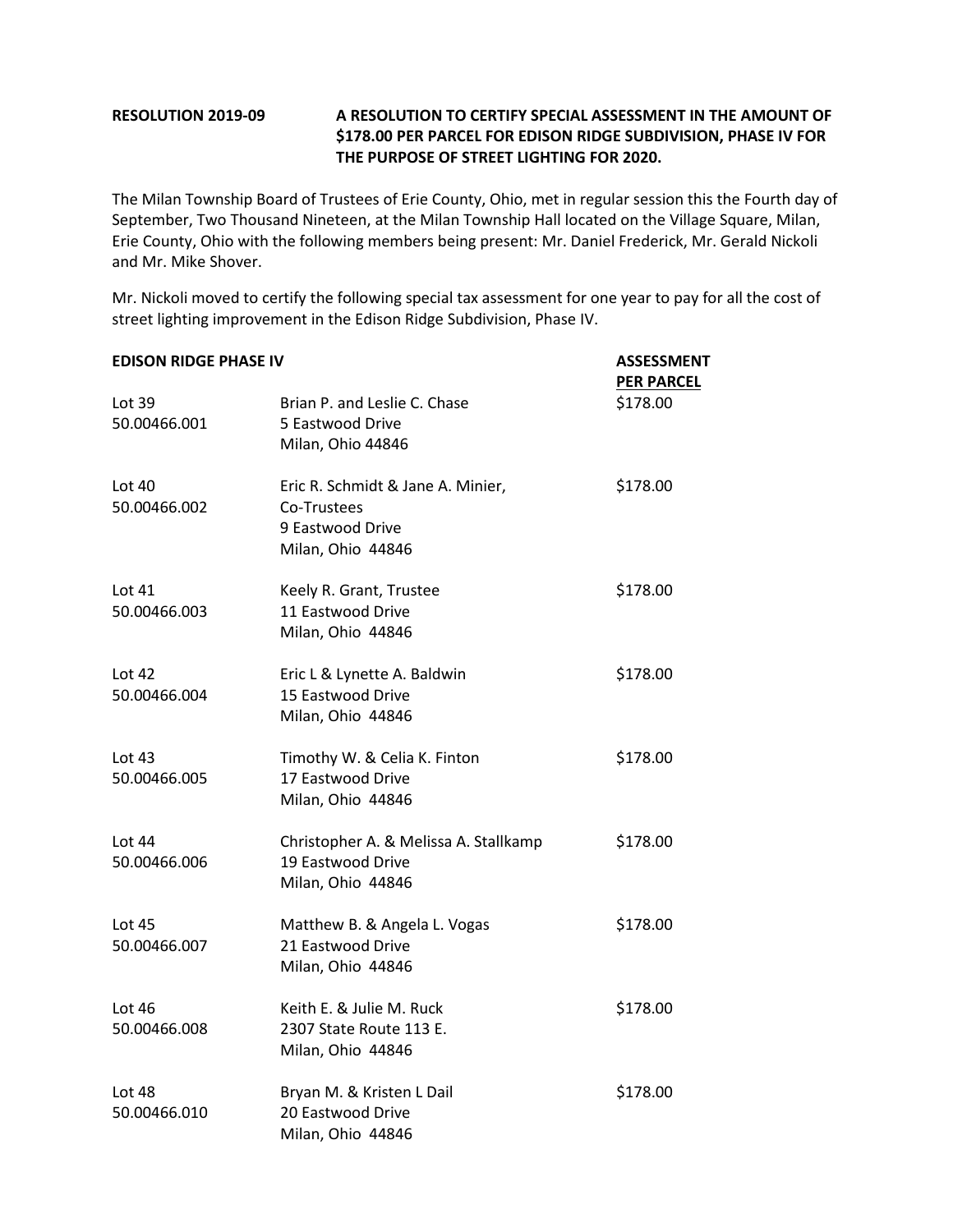| Lot $49$<br>50.00466.011 | Kenneth W. & Melanie S. Forren<br>18 Eastwood Drive<br>Milan, Ohio 44846  | \$178.00 |
|--------------------------|---------------------------------------------------------------------------|----------|
| Lot 50<br>50.00466.012   | Robert S. & Michelle A. Bixler<br>16 Eastwood Drive<br>Milan, Ohio 44846  | \$178.00 |
| Lot $51$<br>50.00466.013 | Raymond J. & Sharon L. Robinson<br>14 Eastwood Drive<br>Milan, Ohio 44846 | \$178.00 |
| Lot $52$<br>50.00466.014 | Theodore & Bette Vartorella<br>10 Eastwood Drive<br>Milan, Ohio 44846     | \$178.00 |

Mr. Frederick seconded the motion. The Fiscal Officer called the roll resulting as follows: Mr. Nickoli, aye; Mr. Frederick, aye; Mr. Shover, aye. The motion carried. **RESOLUTION 2019-09 approved September 4, 2019.** \*\*\*\*\*\*\*\*\*\*\*\*\*\*\*\*\*\*\*\*\*\*\*\*\*\*\*\*\*\*\*\*\*\*\*\*\*\*\*\*\*\*\*\*\*\*\*\*\*\*\*\*\*\*\*\*\*\*\*\*\*\*\*\*\*\*\*\*\*\*\*\*\*\*\*\*\*\*\*\*\*\*\*\*\*

**RESOLUTION 2019-10 A RESOLUTION TO CERTIFY SPECIAL ASSESSMENT IN THE AMOUNT OF \$198.00 PER PARCEL FOR TWIN OAKS SUBDIVISION, PHASE I FOR THE PURPOSE OF STREET LIGHTING FOR 2020. Marking year 1 of the light replacement increase.** 

The Milan Township Board of Trustees of Erie County, Ohio, met in regular session this the Fourth day of September, Two Thousand Nineteen, at the Milan Township Hall located on the Village Square, Milan, Erie County, Ohio with the following members being present: Mr. Daniel Frederick, Mr. Gerald Nickoli and Mr. Mike Shover.

Mr. Nickoli moved to certify the following special tax assessment for one year to pay for all the cost of street lighting improvement in the Twin Oaks Subdivision, Phase I.

| <b>TWIN OAKS SUBDIVISION PHASE I</b> |                                                                                                        | <b>ASSESSMENT</b><br><b>PER PARCEL</b> |
|--------------------------------------|--------------------------------------------------------------------------------------------------------|----------------------------------------|
| Lot 1<br>50.00463.001                | Fisher - Titus Medical Center<br>272 Benedict Ave.<br>Norwalk, Ohio 44857                              | \$198.00                               |
| Lot 2<br>50.00463.002                | Fisher-Titus Medical Center<br>2108 Twin Oaks<br>Mail to: 272 Benedict Ave.<br>Norwalk, Ohio 44857     | \$198.00                               |
| Lot 3<br>50.00463.003                | <b>Fisher-Titus Medical Center</b><br>2114 SR 113<br>Mail to: 272 Benedict Ave.<br>Norwalk, Ohio 44857 | \$198.00                               |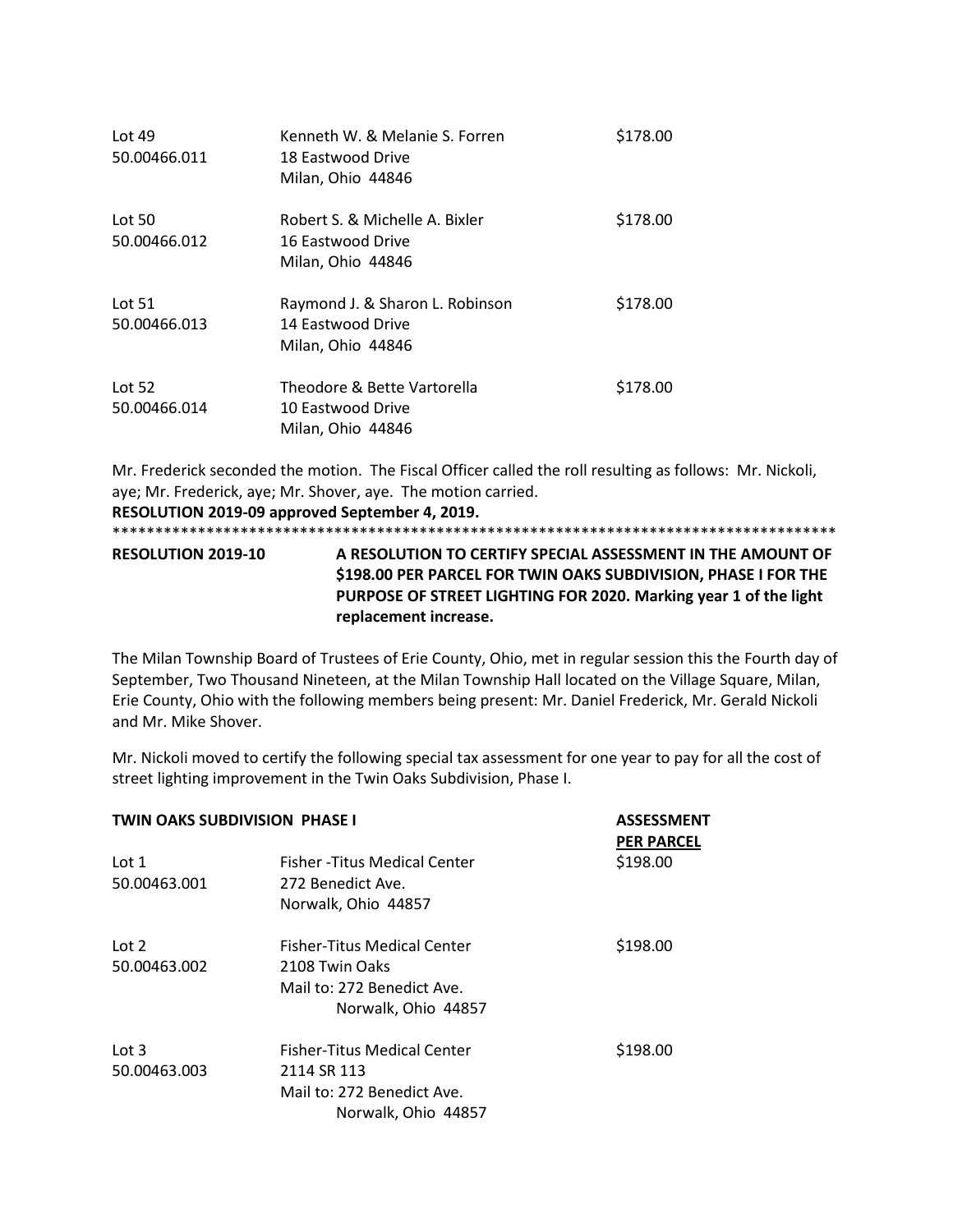| Lot 4<br>50.00463.004    | Spencer A. Spacek<br>1 Twin Oaks Drive<br>Milan, Ohio 44846                                      | \$198.00 |
|--------------------------|--------------------------------------------------------------------------------------------------|----------|
| Lot 5<br>50.00463.005    | Brian J. & Danielle N. Schaffer<br>5 Twin Oaks Drive<br>Milan, Ohio 44846                        | \$198.00 |
| Lot 6<br>50.00463.006    | Michael K. & Janalee K. Pierce<br>9 Twin Oaks Drive<br>Milan, Ohio 44846                         | \$198.00 |
| Lot 7<br>50.00463.007    | Larry Fletcher & Jamie Magill<br>13 Twin Oaks Drive<br>Milan, Ohio 44846                         | \$198.00 |
| Lot 8<br>50.00463.008    | Daniel S. & Jane A. Stott<br>17 Twin Oaks Drive<br>Milan, Ohio 44846                             | \$198.00 |
| Lot 9<br>50.00463.009    | Roger A. & Patricia S. Dow<br>23 Twin Oaks Drive<br>Milan, Ohio 44846                            | \$198.00 |
| Lot $10$<br>50.00463.010 | Joseph M. Case<br>27 Twin Oaks Drive<br>Milan, Ohio 44846                                        | \$198.00 |
| Lot 11<br>50.00463.011   | Nicholas J. & Tara E. Struve<br>31 Twin Oaks Drive<br>Milan, Ohio 44846                          | \$198.00 |
| Lot $12$<br>50.00463.012 | Robert D. Jr. & Cynthia L. Morton<br>35 Twin Oaks Drive<br>Milan, Ohio 44846                     | \$198.00 |
| Lot $13$<br>50.00463.013 | Sharon R. Uther<br>39 Twin Oaks Drive<br>Milan, Ohio 44846                                       | \$198.00 |
| Lot $24$<br>50.00463.014 | Clement P. & Candice J. Rudy, Co Trustees<br>83 Twin Oaks Drive,<br>Milan, Ohio 44846            | \$198.00 |
| Lot 25<br>50.00463.015   | Matthew M. Schoewe<br>82 Twin Oaks Drive<br>Mail to: 5001 Kingsley Dr.<br>Cincinnati, Ohio 45227 | \$198.00 |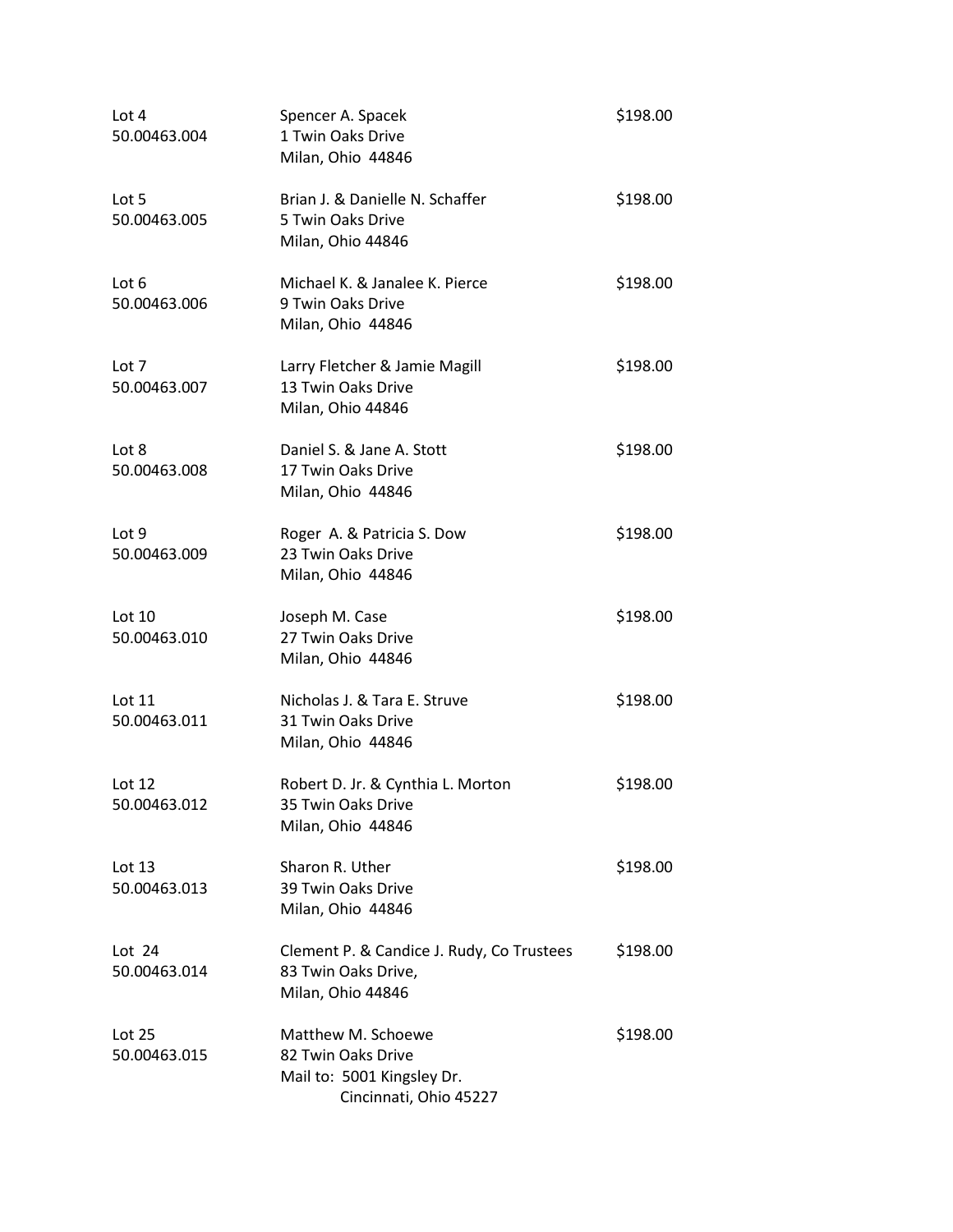| Lot $26$<br>50.00463.016 | Cortland A. & Andrea A. Schoenherr<br>16 Twin Oaks Drive<br>Mail to: P.O. Box 8005<br>Bellevue, Ohio 44811               | \$198.00 |
|--------------------------|--------------------------------------------------------------------------------------------------------------------------|----------|
| Lot $27$<br>50.00463.017 | MMK & Megan M. Kane<br>20 Twin Oaks Drive<br>Milan, Ohio 44846                                                           | \$198.00 |
| Lot 28<br>50.00463.018   | Frank J. & Lisa A. McCarthy<br>24 Twin Oaks Drive<br>Milan, Ohio 44846                                                   | \$198.00 |
| Lot $29$<br>50.00463.019 | James B. & Laura L Draper<br>30 Twin Oaks Drive<br>Milan, Ohio 44846<br>Mail to: 29 Twin Oaks Drive<br>Milan, Ohio 44846 | \$198.00 |

Mr. Frederick seconded the motion. The Fiscal Officer called the roll resulting as follows: Mr. Nickoli, aye; Mr. Frederick, aye; Mr. Shover, aye. The motion carried.

**RESOLUTION 2019-10 approved September 4, 2019.**

\*\*\*\*\*\*\*\*\*\*\*\*\*\*\*\*\*\*\*\*\*\*\*\*\*\*\*\*\*\*\*\*\*\*\*\*\*\*\*\*\*\*\*\*\*\*\*\*\*\*\*\*\*\*\*\*\*\*\*\*\*\*\*\*\*\*\*\*\*\*\*\*\*\*\*\*\*\*\*\*\*\*\*\*\*

**RESOLUTION 2019-11 A RESOLUTION TO CERTIFY SPECIAL ASSESSMENT IN THE AMOUNT OF \$98.00 PER PARCEL FOR TWIN OAKS SUBDIVISION, PHASE II FOR THE PURPOSE OF STREET LIGHTING FOR 2020. Marking year 1 of the light replacement increase.**

The Milan Township Board of Trustees of Erie County, Ohio, met in regular session this the Fourth day of September, Two Thousand Nineteen, at the Milan Township Hall located on the Village Square, Milan, Erie County, Ohio with the following members being present: Mr. Daniel Frederick, Mr. Gerald Nickoli and Mr. Mike Shover.

Mr. Nickoli moved to certify the following special tax assessment for one year to pay for all the cost of street lighting improvement in Twin Oaks Subdivision Phase II.

| <b>TWIN OAKS SUBDIVISION PHASE II</b> |                             | <b>ASSESSMENT</b><br><b>PER PARCEL</b> |
|---------------------------------------|-----------------------------|----------------------------------------|
| Lot $14$                              | Eric E. & Michelle M. Wyers | \$198.00                               |
| 50.00463.021                          | 43 Twin Oaks Drive          |                                        |
|                                       | Mail to: 10975 El Monte St. |                                        |
|                                       | Overland Park KS 66211      |                                        |
| Lot $15$                              | Todd M. Shaffoe             | \$198.00                               |
| 50.00463.022                          | 47 Twin Oaks Drive          |                                        |
|                                       | Milan, Ohio 44846           |                                        |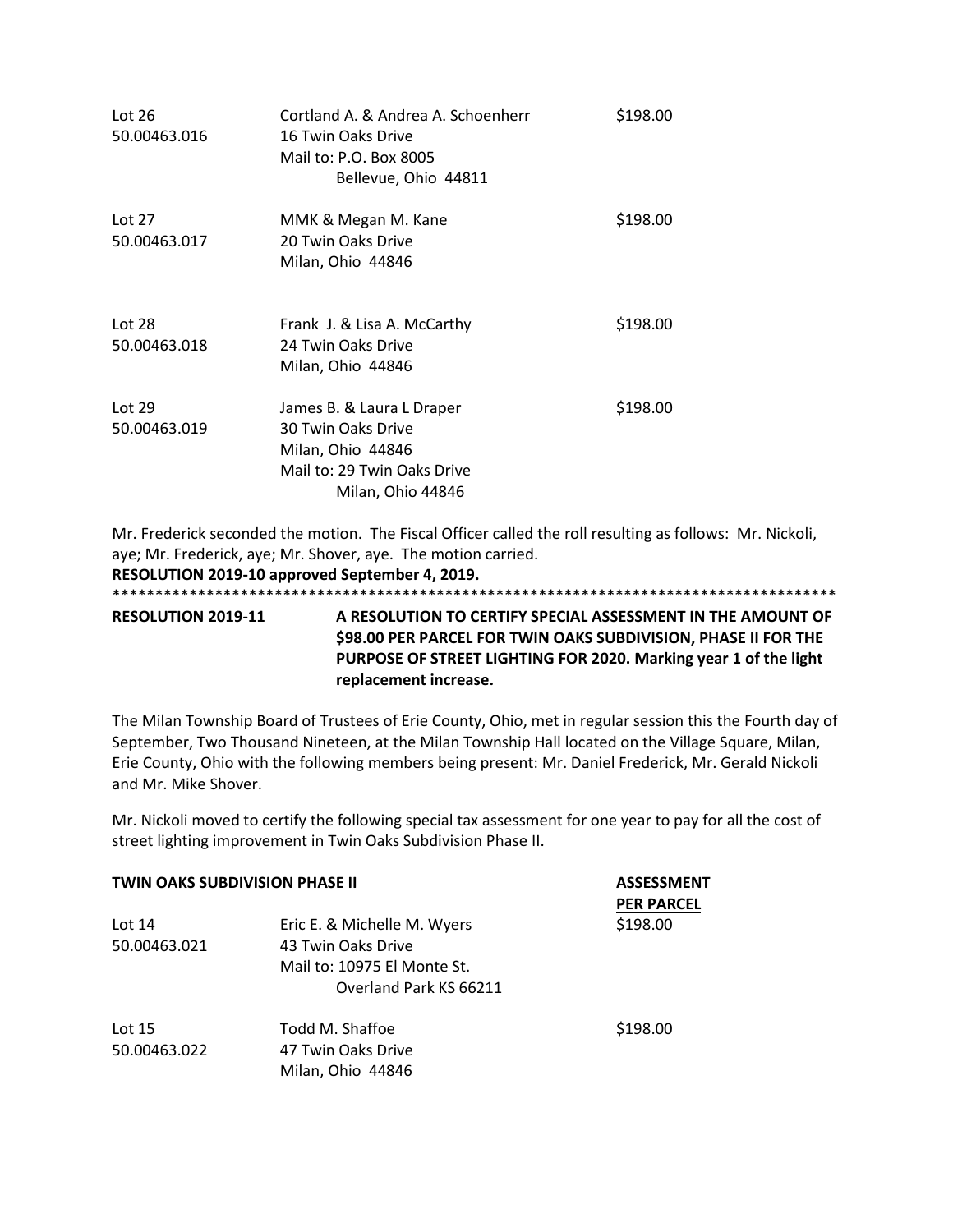| Lot $16$<br>50.00463.023 | Todd V. & Mary L. Taylor<br>51 Twin Oaks Drive<br>Milan, Ohio 44846                                        | \$198.00 |
|--------------------------|------------------------------------------------------------------------------------------------------------|----------|
| Lot 17<br>50.00463.024   | Robert M. & Tricia A. Odell<br>55 Twin Oaks Drive<br>Milan, Ohio 44846                                     | \$198.00 |
| Lot 18<br>50.00463.025   | James G. & Lisa B. Teed<br>59 Twin Oaks Drive<br>Milan, Ohio 44846                                         | \$198.00 |
| Lot 19<br>50.00463.026   | Michael J. & Joyce A. Stevens<br>63 Twin Oaks Dr.<br>Milan, Ohio 44846                                     | \$198.00 |
| Lot $20$<br>50.00463.027 | Christopher E. & Mary M. Smith<br>67 Twin Oaks Drive<br>Milan, Ohio 44846                                  | \$198.00 |
| Lot $21$<br>50.00463.028 | Robert Krogh<br>71 Twin Oaks Drive<br>Milan, Ohio 44846                                                    | \$198.00 |
| Lot $22$<br>50.00463.029 | Christopher J. & Michelle L. Ott<br>75 Twin Oaks Drive<br>Milan, Ohio 44846                                | \$198.00 |
| Lot $23$<br>50.00463.030 | Cherene M. Keim<br>79 Twin Oaks Drive<br>Milan, Ohio 44846<br>Mail To: P.O. Box 78420<br>Phoenix, AZ 85062 | \$198.00 |

Mr. Frederick seconded the motion. The Fiscal Officer called the roll resulting as follows: Mr. Nickoli, aye; Mr. Frederick, aye; Mr. Shover, aye. The motion carried. **RESOLUTION 2019-11 approved September 4, 2019.** \*\*\*\*\*\*\*\*\*\*\*\*\*\*\*\*\*\*\*\*\*\*\*\*\*\*\*\*\*\*\*\*\*\*\*\*\*\*\*\*\*\*\*\*\*\*\*\*\*\*\*\*\*\*\*\*\*\*\*\*\*\*\*\*\*\*\*\*\*\*\*\*\*\*\*\*\*\*\*\*\*\*\*\*\* **RESOLUTION 2019-12 A RESOLUTION TO CERTIFY SPECIAL ASSESSMENT IN THE AMOUNT OF \$98.00 PER PARCEL FOR TWIN OAKS SUBDIVISION, PHASE IV FOR THE PURPOSE OF STREET LIGHTING FOR 2020. Marking year 1 of the light replacement increase.** 

The Milan Township Board of Trustees of Erie County, Ohio, met in regular session this the Fourth day of September, Two Thousand Nineteen, at the Milan Township Hall located on the Village Square, Milan, Erie County, Ohio with the following members being present: Mr. Daniel Frederick, Mr. Gerald Nickoli and Mr. Mike Shover.

Mr. Nickoli moved to certify the following special tax assessment for one year to pay for all the cost of street lighting improvement in Twin Oaks Subdivision Phase IV.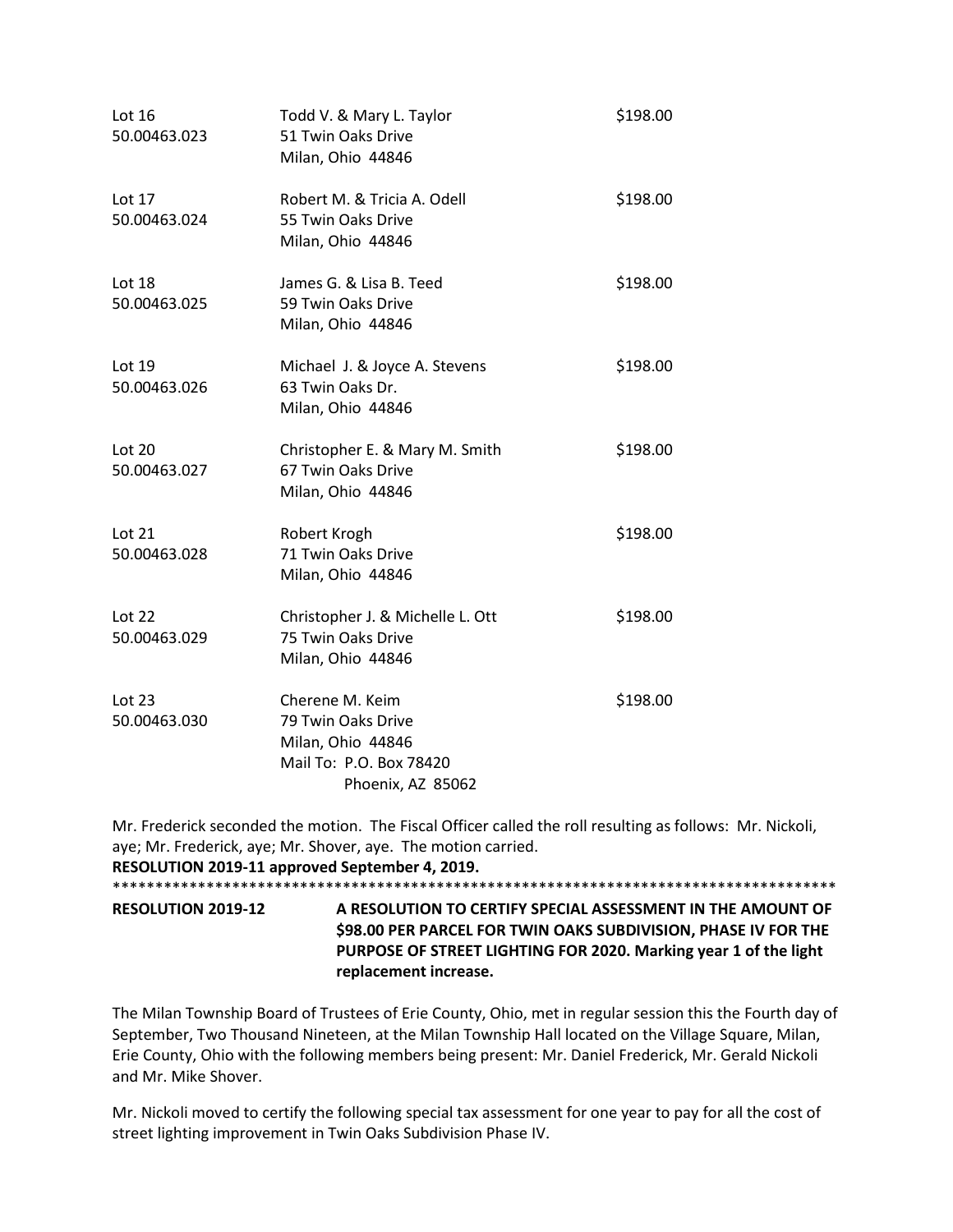| <b>TWIN OAKS SUBDIVISION PHASE IV</b> |                                                                                                                                              | <b>ASSESSMENT</b><br><b>PER PARCEL</b> |
|---------------------------------------|----------------------------------------------------------------------------------------------------------------------------------------------|----------------------------------------|
| Lot #30                               | Charles T. & Cecelia T. Warren<br>50.00463.031 52 Twin Oaks Drive<br>Milan, Ohio 44846                                                       | \$198.00                               |
| Lot $#31$<br>50.00463.032             | Douglas P. & Janice L. Crooks<br>56 Twin Oaks Drive<br>Milan, Ohio 44846                                                                     | \$198.00                               |
| Lot $#32$                             | David F. & Donna M. Warner<br>50.00463.033 60 Twin Oaks Drive<br>Milan, Ohio 44846                                                           | \$198.00                               |
| Lot $#33$                             | Brian D. & Cassandra J. Shupe<br>50.00463.034    64 Twin Oaks Drive<br>Milan, Ohio 44846                                                     | \$198.00                               |
| Lot $#34$<br>50.00463.035             | Adam & Stephanie Chenevey<br>68 Twin Oaks Drive<br>Milan, Ohio 44846                                                                         | \$198.00                               |
| Lot #35<br>50.00081.006               | Arvin S. & Heather L. Gill<br>2 Oakfield Dr.<br>Milan, Ohio 44846                                                                            | \$198.00                               |
| Lot $#36$<br>50.00081.007             | Susan T. Py<br>8 Oakfield Drive<br>Milan, Ohio 44846                                                                                         | \$198.00                               |
| Lot #37<br>50.00081.008               | Brian D. & Heather C. Belden<br>14 Oakfield Drive<br>Milan, Ohio 44846                                                                       | \$198.00                               |
| Lot #38<br>50.00081.009               | Nicholas R & Kathleen A. Wheeler<br>20 Oakfield Drive<br>Mail to: 11880 College Blvd #320<br>Overland Park KS 66210                          | \$198.00                               |
| Lot #39<br>50.00081.010               | Karin M. Roberts<br>26 Oakfield Drive<br>Milan, Ohio 44846                                                                                   | \$198.00                               |
| Lot #40<br>50.00081.011               | James Allen Jr. & Scarlett Linn Marsh<br>32 Oakfield Drive<br>Milan, Ohio 44846<br>Mail To: 7575 Huntington Park Dr.<br>Columbus, Ohio 43235 | \$198.00                               |